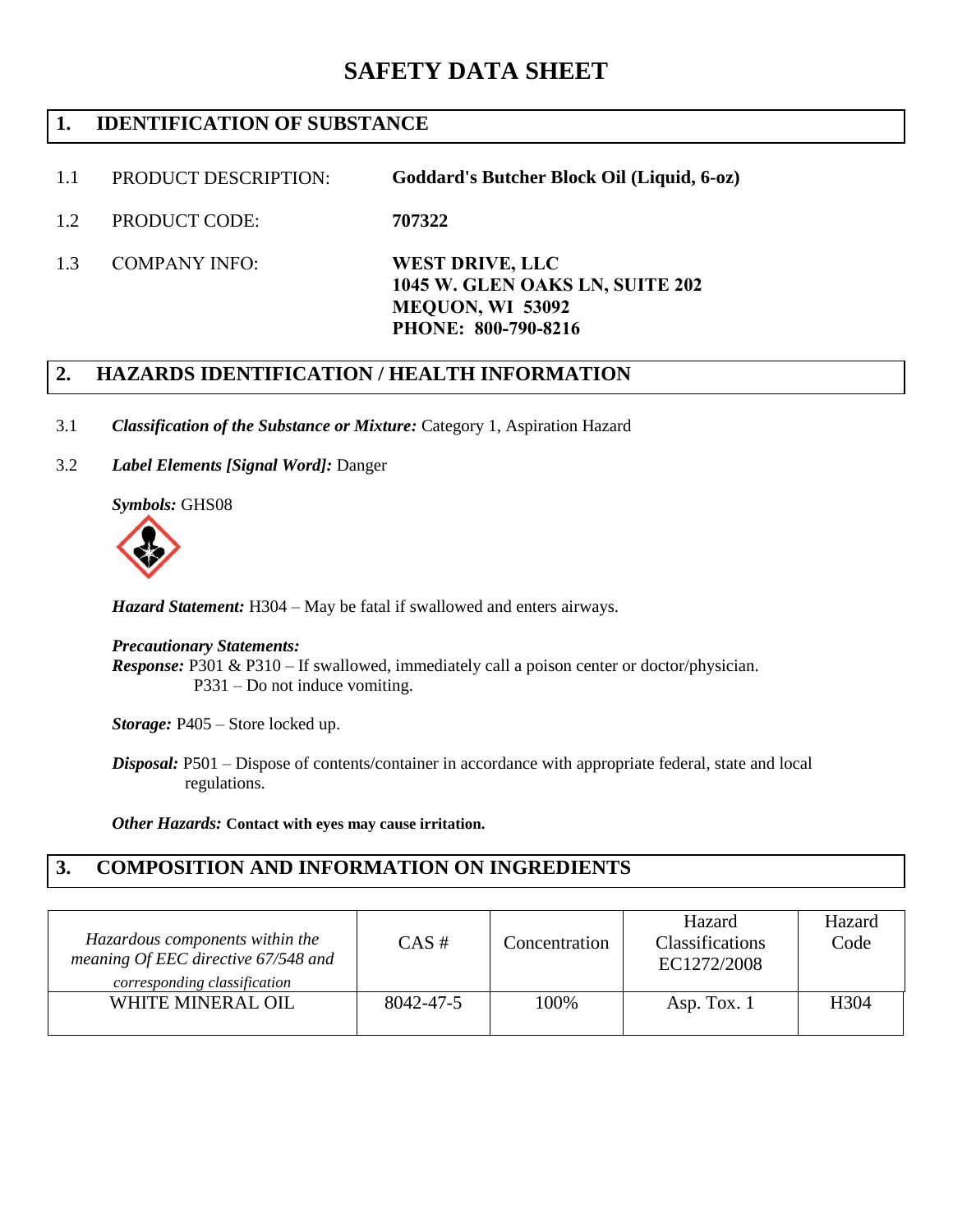### **4. FIRST AID MEASURES**

- 4.1 *Inhalation:* If difficulty or discomfort in breathing is experienced, remove to fresh air.
- 4.2 *Ingestion:* Do not induce vomiting. Contact a physician or obtain medical treatment.
- 4.3 *Skin Contact:* Wash with water or soap and water.
- 4.4 *Eye Contact:* Flush with water for 15 minutes. If irritation persists get medical attention.

#### *NOTE TO PHYSICIAN: Product contains ~100% white mineral oil...treat systematically!*

### **5. FIRE FIGHTING MEASURES**

- 5.1 *Extinguishing Agents:* Foam, CO2, Dry Chemical, Water Fog, Sand or Earth
- 5.2 *Advice:* Do NOT use water jet. Oil will float on water and can spread any fire.
- 5.3 *Unusual Fire Hazards:* Container may melt and leak in heat of fire. Spills may be slippery.

#### **6. ACCIDENTAL RELEASE MEASURES**

6.1 *Clean-Up Method:* Dike to contain spill. Use clay or other inert material sand or vermiculite to absorb. Rinse area afterwards with copious amounts of soap and water. Affected areas may be slippery.

# **7. HANDLING AND STORAGE**

- 7.1 *Handling:*Avoid contact with eyes. Do not ingest. Good hygiene practices should be followed when handling this material. Wash thoroughly after handling.
- 7.2 *Storage:* Keep container tightly closed and in a cool, well ventilated area. Keep product from excessive heat.

### **8. EXPOSURES STANDARDS AND PERSONAL PROTECTION**

- 8.1 *Respiratory Protection:* None required with normal use. If concerned, use in a well ventilated area.
- 8.2 *Skin Protection:* None required with normal use. If sensitive, use nitrile/rubber gloves to minimize contact.
- 8.3 *Eye Protection:* Do not get product in eyes. Use safety glasses/goggles if contact is a concern.
- 8.4 *Other:* Follow good hygiene practice.

# **9. PHYSICAL AND CHEMICAL PROPERTIES**

Odor: bland Specific Gravity  $(H20 = 1)$ : 0.85 pH: N.A. (non ionic material) Solubility in water: Insoluble Solubility in oil: Soluble Flash Point:  $>200^{\circ}F$ 

Appearance/Odor clear-colorless, low viscosity liquid, bland odor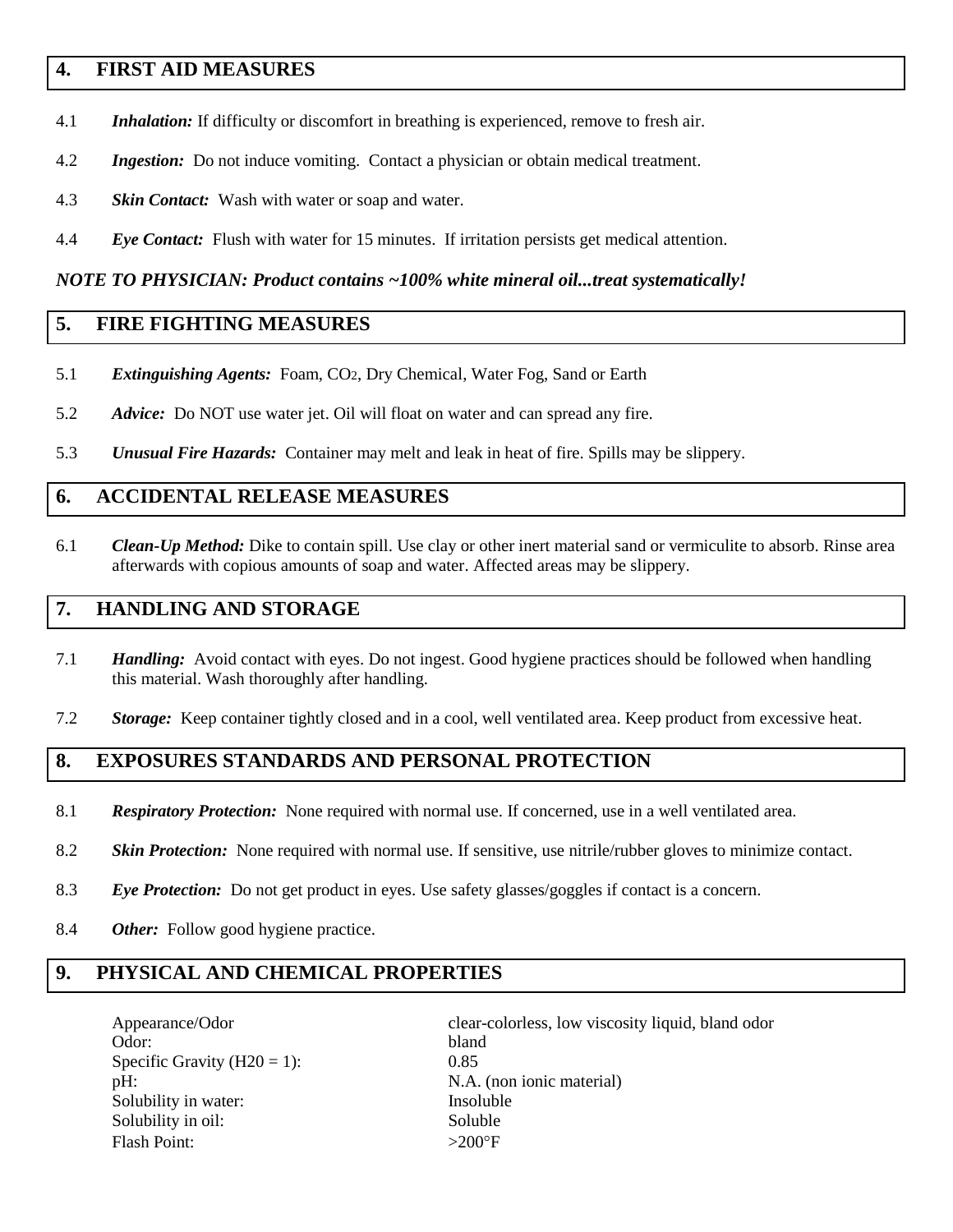# **10. STABILITY AND REACTIVITY**

- 10.1 *Chemical Stability:* Stable.
- 10.2 *Hazardous Polymerization:* Will not occur.
- 10.3 *Hazardous Decomposition Products:* Burning this material may produce oxides of carbon and soot.

# **11. TOXICOLOGICAL INFORMATION**

- 11.1 *Toxicity for Ingestion:* If swallowed, do not induce vomiting. Contains petroleum distillates.
- 11.2 *Irritation effects from Eye Contact:* Do not get into eyes; product may cause irritation.

### **12. ECOLOGICAL INFORMATION**

- 12.1 Adopt good working practices so that the product is not released into the environment.
- 12.2 Aquatic Toxicity: No information available. Do not release product into waterways.
- 12.3 Terrestrial Toxicity: No information available. Handle product responsibly.

### **13. DISPOSAL CONSIDERATIONS**

13.1 Observe all applicable Federal/State regulations and Local ordinances regarding the disposal of products containing petroleum solvent at an approved facility.

#### **14. TRANSPORTATION INFORMATION**

14.1 *DOT / IMDG / IATA*: this product is not regulated.

### **15. REGULATORY INFORMATION**

#### Defined by:

Regulation (EC) No. 1907/2006 of the European Parliament and of the Council of 18 December 2006 concerning the Registration, Evaluation, Authorization and Restriction of Chemicals (REACH), Regulation (EC) No. 1272/2008 of the European Parliament and of the Council of 16 December 2008 on classification, packaging and labeling of dangerous substances and subsequent amendments (of Council Directive 67/548/EEC on classification, Risk Phrases and Safety Phrases in accordance of Annex I Index, REACH Annex 2 [Part 3.2] & Directive 1999/45/CE [Classification, packaging and labeling of dangerous preparation] and subsequent amendments).

**Inventories: All components of this product are listed on the TSCA (USA), DSL (Canada) and EINCS (Europe) inventories.** 

**PROP 65: This product contains no chemicals subject to the reporting requirements of the Safe Drinking Water and Toxic Enforcement Act of 1986.**